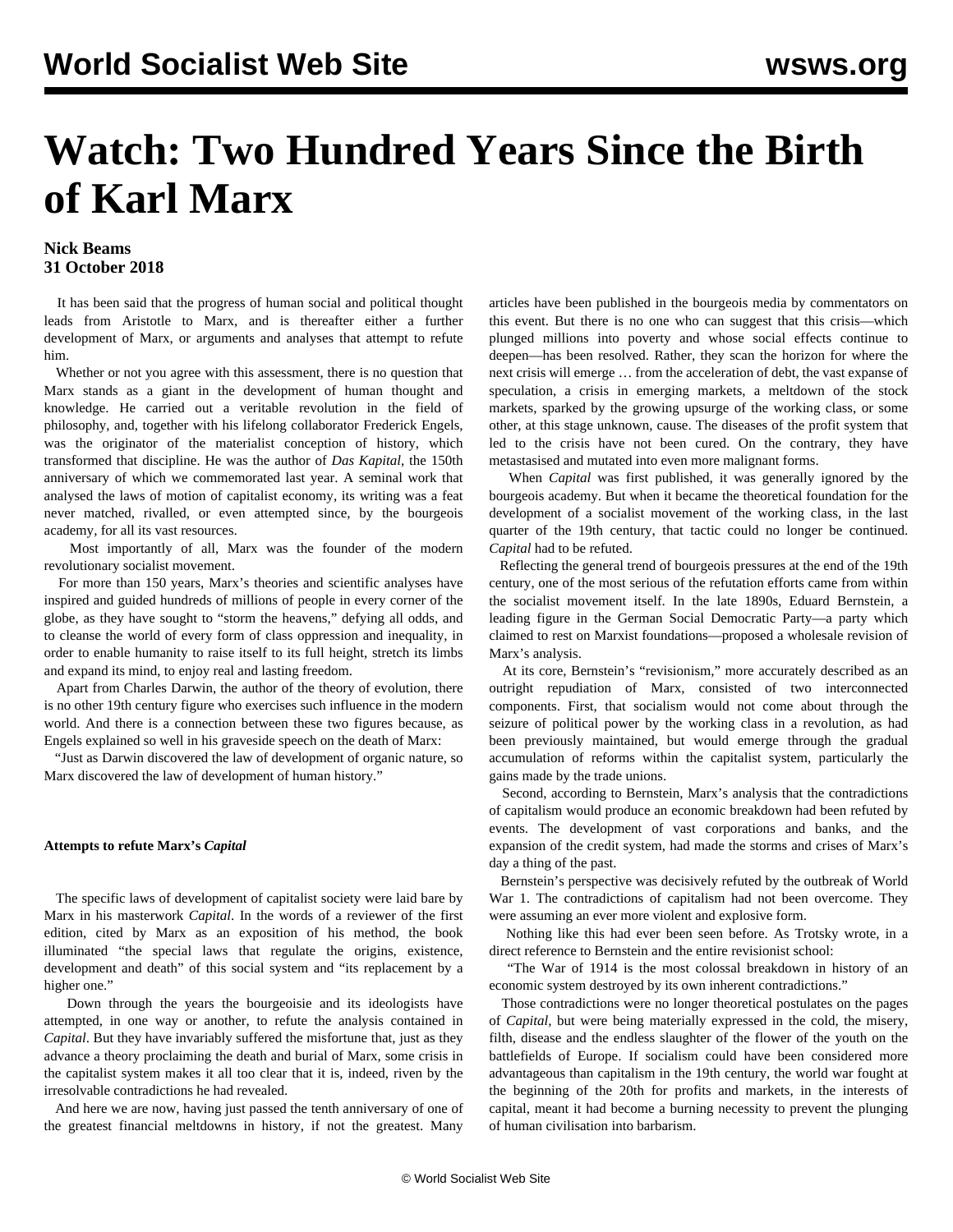If one were to summarise the efforts of bourgeois economy to refute Marx, they boil down to the following: that capitalism is not riven by fundamental and irresolvable contradictions.

 The first attempt was based on Say's Law, which prevailed until the 1930s Depression made it untenable. This "law" maintained that since every commodity seller was also a buyer, there could be no permanent over-production. Any problems that did arise were simply a result of disproportionality.

 After the disaster of the Great Depression, this doctrine was replaced by Keynesianism. It claimed that the problems of capitalism arose not from its inherent contradictions, but from "muddled thinking," and that they could be resolved through judicious state intervention to ensure "effective demand<sup>"</sup>

# **The post-World War II boom and its demise**

 History, however, delivered its verdict on Keynesianism in the mid-1970s, with the breakdown of the post-war boom, a consequence of the resurgence of the tendency of the rate of profit to fall. Marx had characterised this tendency as the most important law of political economy, above all, from an historical point of view.

 The boom's demise was accompanied by a revolutionary upsurge of the working class, beginning with the May-June 1968 events in France, and extending across many countries, shaking the political and economic structures of world capitalism to their foundations.

 However, the bourgeoisie was able to withstand the enormous economic and political upheavals of this period due to the betrayals of the working class by its Stalinist, social democratic and trade union leaderships.

 Having being able to cling to power, the bourgeoisie then launched an offensive against the working class, marked politically by the coming to power of the Reagan presidency in the United States and the Thatcher government in Britain. A new "free market" ideology was advanced, and placed front and centre. In the words of Margaret Thatcher, "there was no alternative."

 But it was not only a question of a new ideology. Capitalism underwent a major restructuring, through the deployment of advanced computerbased and information technologies, which led to what we have now come to designate as the "globalisation" of production.

 Globalisation was to have far reaching consequences. It cut the ground from under the feet of all those parties and organisations—the Stalinist and social democratic parties, the trade unions and the so-called national liberation movements—which based themselves on a national program.

 One of the most graphic expressions of this process emerged in 1989-91, with the liquidation of the Stalinist regimes in Eastern Europe and then the Soviet Union itself, regimes falsely labelled as Marxist.

 The liquidation of the USSR was met with an orgy of celebration by the bourgeoisie and its ideologists.

 From the political rostrum, in the media, in the universities and wellresourced think tanks, and from the pulpit, they proclaimed that the demise of the USSR represented the final proof of the superiority of the private ownership of the means of production and finance; that the socalled "free market" was the only viable, indeed, the only historically possible, form of socio-economic organisation; that conscious socialist economic planning was inherently impossible; and finally, and most importantly, that Marxism was forever dead and buried.

 Capitalism, freed from its historical nemesis in the form of socialist revolution, was now poised to bring economic advancement, democracy and peace to the peoples of the world.

### **The crises and crimes of the past quarter century**

 History, in the form of the criminal events of the past quarter century, has cast its verdict on this claim. It has consisted of continuous wars and the looming threat of a new world war; the exponential growth of social inequality; the development of ever-more violent and authoritarian forms of rule; the state and corporate organisation of censorship; the creation of millions of refugees; the return of concentration camps; the forcible separation of children from their parents; the escalation of police violence; the rise of extreme right-wing and outright fascist organisations; to cite just a few examples.

 Even as the new doctrines of the bourgeoisie, based on the so-called "efficient markets hypothesis" were being advanced, storms clouds were massing. A series of financial crises, starting with the global stock market crash of October 1987, in which Wall Street lost 22 percent in a single day, erupted, culminating, in 2008, in the most serious breakdown since the Great Depression of the 1930s.

 What has happened since then? Governments and central banks around the world, starting with the Obama administration and the US Federal Reserve, have pumped trillions of dollars into the financial system, handing over untold wealth to the very banks and finance houses whose activities led to the crisis in the first place, thus enabling still further speculation.

 Immediately after the crisis, the leaders of world capitalism gathered in London for a meeting of the G20, to pledge they would not go down the road of the 1930s and impose the kind of tariff measures that played a key role in exacerbating the Depression and creating the conditions for World War 2. Today, we are at the beginning of a global trade war, an economic war with military implications, that intensifies every day, as the US imposes tariffs left, right and centre against "foes" and supposed "strategic allies" alike.

 Every country, with the US in the lead, is building up its military forces in preparation for another world war. Innumerable flashpoints for such a conflict have already been created: in the Middle East, in Northeast Asia, around Korea, in the South China Sea, in Eastern Europe over Ukraine, that could spark a war between nuclear-armed powers.

 All over the world, the cost of the economic disaster has been borne by the working class, in the form of stagnant and declining wages and cuts in social spending. Exploitation has intensified along with the development of new forms, such as those used by Amazon. Hundreds of millions of young people are being denied any prospect of a secure future.

 One of Marx's most frequently criticised conclusions has been his analysis that the inherent, objective logic of the capitalist system leads to the accumulation of wealth at one pole and the creation of poverty, misery and degradation at the other.

What is the situation today?

 Since 2008, the policies developed in the US, and followed to one degree or another around the world, have institutionalised a process in which stock exchanges and financial markets function like some kind of giant financial vacuum cleaner, sucking up wealth and then exhaling it into the hands of the corporate and financial oligarchy, along with a tiny handful of people in the upper echelons of the income scale,

 This is no aberration or temporary phenomenon. It is a permanent, entrenched feature of economic life. At the same time, the claims of working people for improvements in their conditions—in health, education, social services, aged care, pensions or the construction of public infrastructure—are met with the response "there is no money." And that is true. Not because insufficient wealth is being produced, but because the wealth that is created through the labour, skills and ingenuity of billions of working people the world over, is, on an unprecedented scale, being funnelled into the bank accounts, stock portfolios and lifestyles of the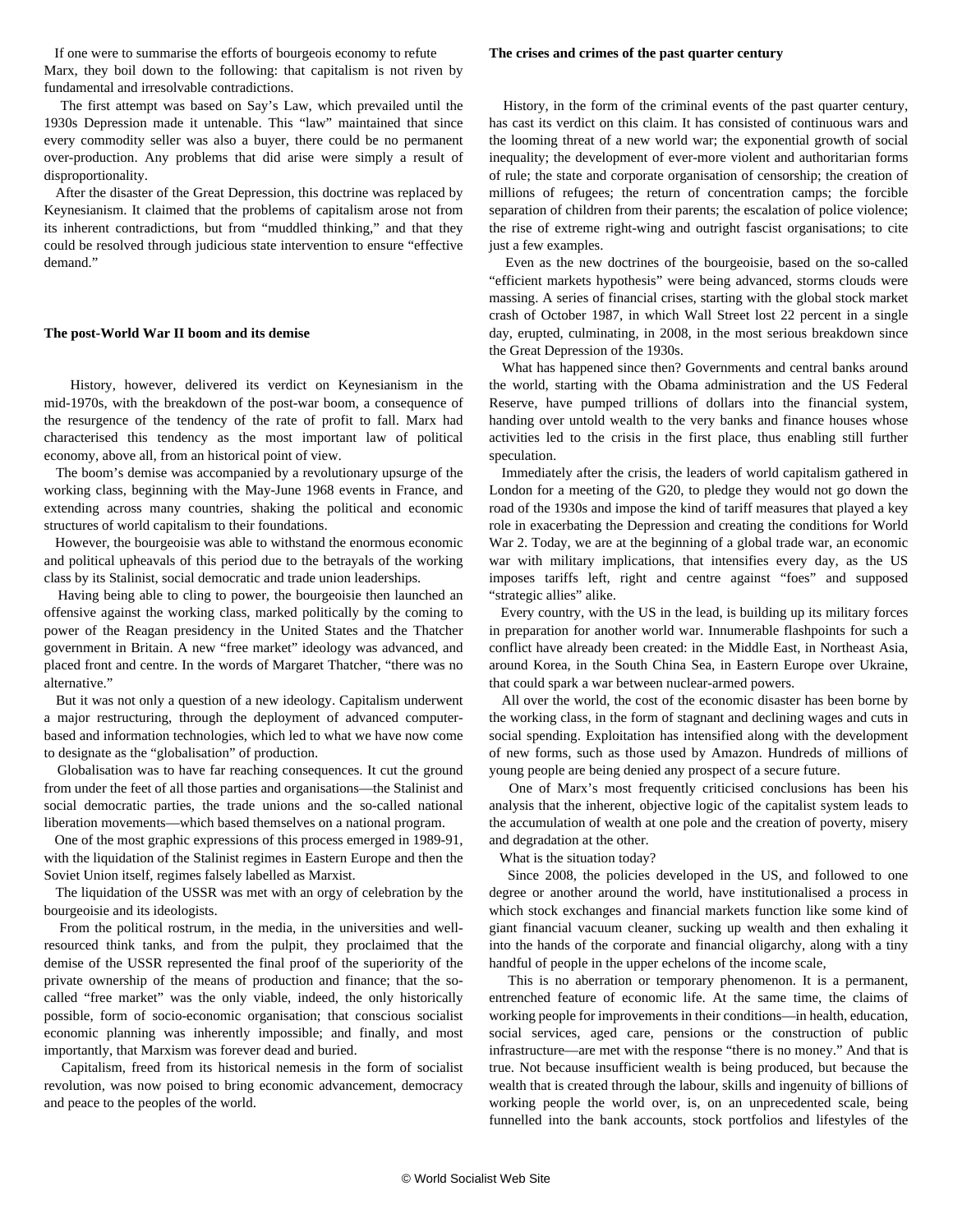#### **The re-emergence of working class struggle**

 To this point, the financial oligarchy's actions, its states and institutions, have gone unopposed. Not because there is a lack of hostility to these; there is, on the contrary, seething anger; but because the working class has been suppressed by all the parties of the political establishment, along with the trade unions and their supporters in the pseudo-left, who maintain that the class struggle is a thing of the past and that the focus now must be on identity politics, preoccupied with race, gender, sexual orientation, nationality, etc. to the exclusion of class.

 This situation is, however, beginning to change. The year 2018 has seen a resurgence of class struggle around the world. The working class is being radicalised by the conditions created by decaying capitalism. Its struggles must be fertilised and developed, that is, politically armed, with an understanding of the laws of capitalism uncovered and laid bare by Marx.

 How then to undertake an understanding of Marx and, above all, his seminal work, *Capital*?

### **Marx: the scientist and the revolutionist**

 Such an understanding will be aided by making clear that, while Marx provided a scientific analysis of the laws of capitalist development, he did not do so out of academic interest. He worked, as Engels emphasised in the graveside speech, as a revolutionist, seeking to provide the working class with the theoretical weapons it needed in order to overthrow capitalism and end class oppression, thus opening the way for the development of a higher form of society, in which the condition for the development of each individual would be the condition for the development of all.

 *Capital*, therefore, is not a book about "economics" as such, but centres on this struggle. While Marx strived for the highest development of science, Marx the scientist and Marx the revolutionist are inseparable. In fact, his enormous scientific breakthroughs were only possible because he *was* a revolutionist, with a critical attitude to bourgeois society, based on the understanding that its economic categories were not "natural" and therefore eternal, as maintained by the bourgeois economists, but the outcome of historical development.

 Marx, of course, did not begin his intellectual and political life as a Marxist. So what was the path of his development?

#### **From revolutionary democrat to Marxist**

 Marx began as a revolutionary democrat, concerned with the key political issue in his native Germany at that time: how to bring Germany into the modern age? How to carry out the transformation of the country in line with the great changes wrought by the French revolution of 1789-93?

 A key intellectual influence on Marx's intellectual development was the philosophy of Hegel. Marx had begun his studies in the field of law, but philosophy rapidly became his central preoccupation. This was because the questions of philosophy were bound up with politics, and big political issues were on the order of the day.

 Those pushing for political change in Germany maintained that just as the natural sciences had been freed from religion in order to become productive, so politics, likewise, had to be freed from religion. Philosophy, i.e., reason, had to become the basis for political organisation, just as it had become the basis for natural science.

 According to Hegel, the state was the embodiment of reason. But there was a contradiction here. The enemy of reason, i.e., philosophy, was religion. But the Prussian state protected religion, maintaining it was a state based on religion. It regarded philosophy and its appeal to reason as the enemy of religion and, therefore, of the state itself.

 The protection of religion by the state took a concrete form, through the imposition of censorship. Marx's battle against it began with his work, first as a contributing journalist, and very soon as editor, on the *Rheinische Zeitung*, a publication established by bourgeois liberals to advocate the reform of the Prussian state, in line with developments in France.

 This was a very formative experience for Marx because, in the course of opposing the Rhenish parliament on its position regarding the theft of wood by peasants, and on the impoverished conditions of the peasant wine producers of the Moselle region, the state acted not according to reason but openly sided with the landowners. As Marx was to later write, "I found myself in the embarrassing position of having to discuss what is known as material interests."

 The bourgeois owners of the newspaper thought that with a more compliant editorial line they would be able to avoid censorship. Marx completely rejected this position. He withdrew from the public stage to undertake, at the age of just 25, a critical re-examination of the philosophy of Hegel, in order, as he put it later, to dispel the doubts assailing him, namely that the state was the embodiment of reason.

# **The materialist conception of history**

 That critical re-examination, centring on Hegel's treatment of the state in his philosophy of law, was to culminate in a revolution in human thought—i.e., in the development of the materialist conception of history.

 Previous critics of Hegel had maintained that his philosophy, which had provided a justification for the Prussian state in the name of reason, was the outcome of a conservative outlook on his part. Marx went deeper, showing that the problem lay at the very centre of Hegel's method itself, in which every development was seen as the outcome of human thought. Consequently, the state was conceived as the outcome of reason and logic. In other words, Hegel presented the world upside down.

 This inversion could be seen in his analysis of the state. He maintained that it was the state that formed the organising and logical principle for what he called "civil society"—the family, commerce and the activities of daily life. In fact, Marx explained, it was the other way around. The state arose *out of* civil society, whose anatomy had to be sought in political economy. In other words, one had to undertake a materialist analysis of society.

 But such an analysis could not be a return to the materialist philosophy developed by the French *philosophes* of the 18th century Enlightenment, because this had been completely unable to answer the question of how society developed.

 The French materialists maintained that man was a product of his social environment, advancing the vitally important conception that both his vices and virtues were to be found there, and not in some innate Godgiven qualities, least of all in grace or original sin. If the environment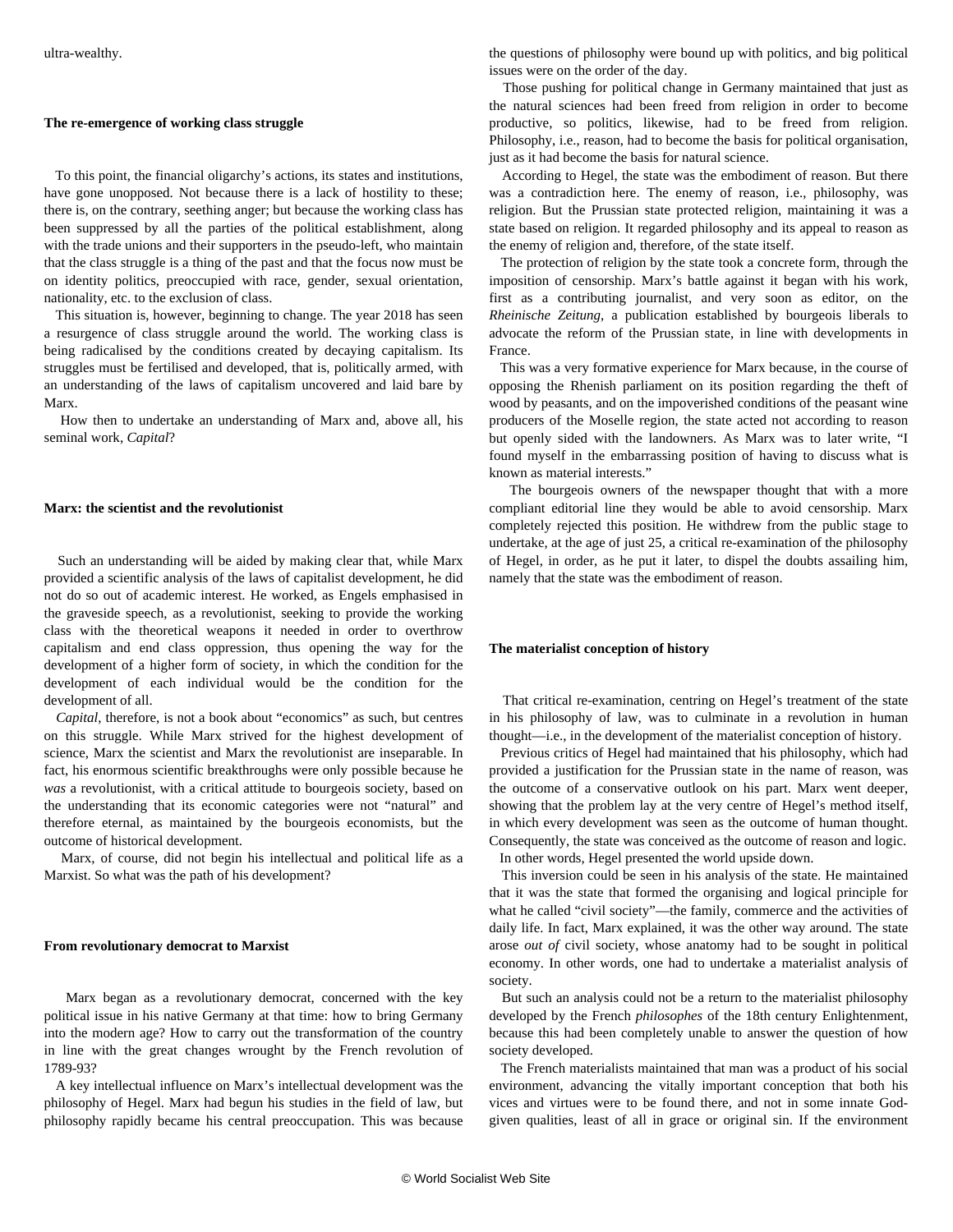could be changed, they argued, then man's virtues could be developed and his vices progressively eliminated. Changes in the social environment would bring about changes in consciousness. But how was the social environment to be changed? By changes in public opinion, that is, social consciousness. But social consciousness, public opinion, was *a product* of the social environment. And so, French materialism set up a conundrum that it was unable to solve.

 The solution lay in the discovery of an objective social process, which did not depend on public opinion, but which determined both the social environment and social consciousness. The discovery of this social process lay at the heart of the development of the materialist conception of history.

 Its essential foundations were laid out in the work that has come down to us as the *German Ideology*, written in 1845. It consisted of the critical reworking of philosophy undertaken by Marx and his now close collaborator, Frederick Engels, who had turned Marx to the study of political economy.

 In the *German Ideology*, they wrote, it was necessary to start from real individuals in their activity, the material conditions in which they lived, and the changes in those material conditions brought about by their activity, above all in production.

 "Men can be distinguished from animals by consciousness, by religion or anything else you like," Marx and Engels wrote. "They themselves begin to distinguish themselves from animals as soon as they begin to *produce* their means of subsistence, a step which is conditioned by their physical organisation. By producing their means of subsistence men are indirectly producing their actual material life."

 The materialist conception of history is concisely summed up in the famous *Preface to the Critique of Political Economy* written in 1859:

 "In the social production of their existence, men inevitably enter into definite social relations, which are independent of their will, namely relations of production appropriate to a given stage in the development of their material forces of production. … At a certain stage of development, the material productive forces of society come into conflict with the existing relations of production ... with the property relations within which they have operated hitherto. From forms of development of the productive forces these relations turn into their fetters. Then begins an era of social revolution."

 Having elaborated the materialist conception of history, the task was now to apply it to the capitalist economy, to discover the specific laws of its development. But such an analysis of this, the most complex of all forms of socio-economic organisation, presented great theoretical challenges.

 These were concentrated in the question of where to begin. Should one start with technology and the development of the productive forces? Or population, or, breaking that down, with the classes into which the population was divided? Or, perhaps with capital, with money and finance? … The list goes on.

# **Marx's** *Grundrisse*

 Marx discovered the starting point in the work he conducted in a matter of a few months during 1857-58. He was driven back to work on political economy by the eruption of a major economic crisis, which, he believed, would produce a new revolutionary upsurge after the defeat of the 1848 revolutions.

 In order to try to prepare this movement, he worked frantically day and night. The results can be found in what is now called the *Grundrisse,* the rough draft for what was to become *Capital*.

 This work is very much a voyage of discovery. The starting point of the *Grundrisse* is money. Marx, therefore, subjects the analysis made by the Proudhonists in France to a detailed critique. The Proudhonists advanced a form of petty-bourgeois socialism, based on small artisans and craftsmen, which held that the exploitation carried out under capitalism, as well as its crises, could be overcome by reforming the monetary system, while retaining commodity production, that is, the production of goods for the market.

 There was, however, a fatal flaw in this approach. Money was not some kind of technical device that had been invented, and so could be replaced by another mechanism, or a reformed monetary system. It arose out of the system of commodity production itself, which the Proudhonists proposed to retain. To do away with the existing monetary system, while retaining commodity production, would be like getting rid of the Pope without abolishing the Catholic Church.

 After dealing with money, Marx examines the question of capital, and at the end of 880 pages of analysis arrives at the starting point.

 "The first category in which bourgeois wealth presents itself is that of the commodity." This is preceded by a note: "This to be brought forward." A short sentence, but a turning point in human understanding.

# **Marx's** *Capital*

Accordingly, *Capital* begins:

 "The wealth of societies in which the capitalist mode of production prevails appears as an 'immense accumulation of commodities;' the individual commodity appears as its elementary form. Our investigation therefore begins with the analysis of the commodity."

 Marx then proceeds to show that the commodity is the unity of two determinations. It is first of all a use-value, a thing that satisfies a material need, whether that need is connected to immediate consumption or further production.

 It is also a value that appears in the form of exchange-value, that is, the relationship in which different use-values exchange one for another. Marx then proceeds to examine this appearance form, this relationship.

 He makes the following decisive point, fundamental to everything that follows: If I say 20 yards of linen equals one coat, that is, 20 yards of linen exchanges for one coat, I am saying that these two different things are commensurable, they have the same quantity. But to have the same *quantity*, to be able to be measured one against the other, they must be *qualitatively* the same thing.

 What is being equated in the exchange relation where 20 yards of linen equals one coat? What is the common quality they have? It cannot have anything to do with their use values—because they are different things.

 The common quality is that they are products of *human labour*, and the measure of this general or abstract human labour, is what determines the proportions in which they exchange.

 Each commodity has a value that is determined by the amount of *socially necessary labour* expended in its production. Why does Marx say *socially necessary*? Because it is clear that, say for example, it takes, on average, one hour to produce 20 yards of linen, and one hour, on average, to produce one coat, then the two will be equal. But if an individual weaver takes two hours to produce 20 yards of linen, he will not receive back two coats when he takes that linen to the market. One hour of his concrete labour will not count as *socially necessary* abstract human labour, because he will have worked twice as long as the average weaver.

 Moreover, the weaver will not be told that one hour of his labour has been socially unnecessary by any person, but by a thing, by the relationship of his commodity to other commodities—things—in the market.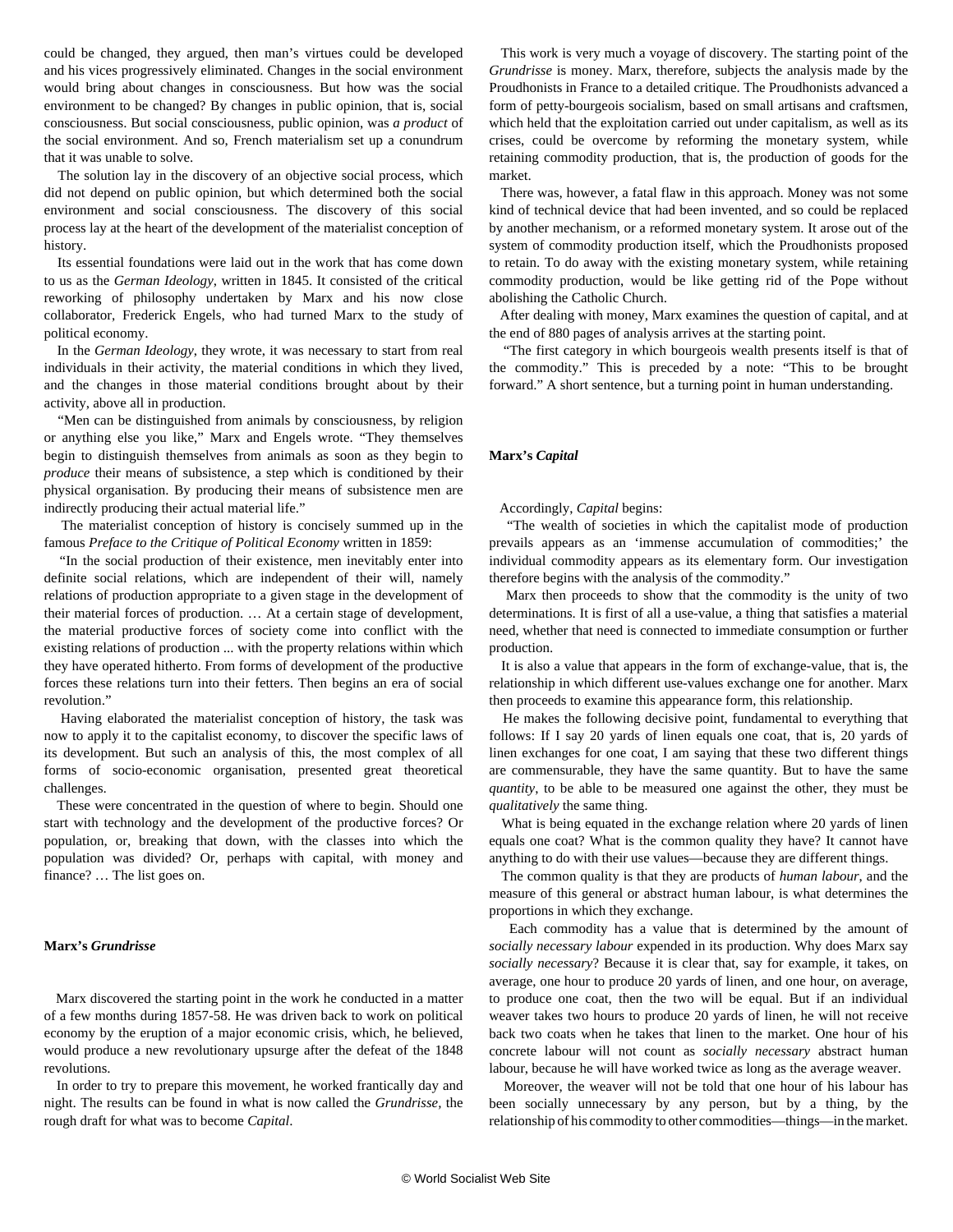Here we see the origin of what Marx called the *fetishism of commodities*, which assumes fantastic forms in the present day world, where millions of people are told by a movement in the financial markets, or by a profit and loss account, i.e., by *things*, that they must be thrown out of their livelihood.

 How then is value expressed or revealed? If I pick up the 20 yards of linen, twist and turn it as much as I like, subject it to detailed chemical analysis, I will not find an atom of value within it. But it has a value; it is worth something. It can only show the value it contains, however, when it enters into an exchange relation with another commodity, in this case, the coat. And that exchange relationship is determined by the quantity of value it contains. The coat is the material representative of the value contained within the linen.

 But this is still not sufficient. The linen must be able to express its value in relation to the whole world of commodities. Commodity production, itself, generates the formation of a specific commodity, standing aside from all others, which is the general material representative of the value of all commodities. That commodity is money. It is the material representative of the abstract human labour contained in all commodities, which is the substance of their value.

 In his examination of the value form, something that had not even been attempted by his classical bourgeois predecessors, Marx makes a decisive advance in his discovery of what he called the *dual character of labour*, which, he insisted, was "critical to an understanding of political economy."

 Let me point to one reason why that is the case. We have seen that Marx explains that the objective foundation of social revolution is the growing contradiction between the development of the productive forces of society and the social relations within which they have developed.

 How is this contradiction expressed in the commodity, the cell-form of capitalism?

 A development of the productive forces in linen production will bring about an increase in material use values. But the value of each yard of linen will have decreased, because it contains less socially necessary labour time. Thus we have a contradictory movement.

 The development of the productive forces has increased material use values. But the value of each piece of linen has been *reduced.* Capitalist production however, is not production for increased material wealth, it is production aimed at the *expansion* of value.

 Marx had already pointed to the expression of this contradiction in the *Communist Manifesto*. There he points out that in capitalist crises an epidemic breaks out "that in all earlier epochs would have seemed an absurdity—the epidemic of over-production." Society is thrown back, industry and commerce are destroyed. Why? Because there is too much industry, too much commerce, too much civilisation and millions are plunged into poverty, not because of a famine or some other natural disaster, as in previous times, but because the productive forces have come into conflict with the social relations within which they have developed.

 Having shown how money, as the general representative of value, arises out of the commodity form of production, Marx then develops his analysis of the interaction between money and commodities.

 From the standpoint of the *commodity*, this takes the form of commoditymoney-commodity. That is, it consists of the exchange of a commodity for money and then the purchase of another commodity with money, whereby the movement ends, since the commodity that has been purchased drops out of the sphere of circulation and is consumed.

 But viewed from the side, of *money*, the movement is very different. Here, the form of circulation takes the form of money-commodity-money. The money at the end of the process does not drop out of circulation, but begins the process again. And here we have the genesis of capital, as selfexpanding value. Money, the material representative of value, is thrown into circulation with the purchase of commodities. Commodities are then turned back into money, which then purchases commodities again. But in this circuit, money as capital, expands in size. If there is no expansion there is no point in beginning—the owner of money might just as well have kept it in his pocket. What then, is the source of this expansion of money, that is, the expansion of value?

 How can additional value arise, since, in the sphere of circulation, equivalents exchange for equivalents?

 This is the problem that taxed the brains of Marx's predecessors. How was it possible, on the basis of the law of value, for an *expansion* of value to take place? It is no use trying to explain it by saying that robbery or theft occurs, or that the commodity sold by the capitalist in order to return to money, is sold at above its value. This is because in both cases, and they undoubtedly take place, the overall mass of value does not increase, it has merely been redistributed. If I take \$10 from your pocket, I have expanded the value I hold, but the total value in this room has not increased. Yet the capitalist system as a whole is evidently characterised by the expansion of value.

 This was the great stumbling block that Marx overcame. "Moneybags," he wrote, must be so lucky as to find on the market a commodity which is, itself, the source of additional value. And that commodity is *labour power*, the commodity that the worker sells to the capitalist.

 Having purchased that commodity, the capitalist, like every other purchaser of a commodity in the market, is entitled to consume it. The capitalist, having also purchased raw materials and other means of production, consumes labour power by setting the worker to work in the transformation of these raw materials, and the means of production, into other commodities that are then sold to realise more money. The raw materials and means of production pass on the value embodied in them to the final commodity—that is, their consumption does not increase overall value. But the consumption of the commodity, *labour power,* does.

 This is because the value of the commodity the worker sells to the capitalist, his or her labour power, is less than the value that is added by the worker in the course of the working day. The worker does not sell his or her *labour* to the capitalist, but his or her *capacity to labour* or *labour power*.

 The value of that commodity is the value of the commodities needed to reproduce it—the value of the commodities needed to sustain the worker and the worker's family so that the next generation of workers can emerge. These commodities embody, say, four hours of socially necessary labour. But the worker does not work for just four hours, he or she works for eight or ten or even more. The capitalist, like every other commodity owner, is entitled to the fruits of the use value, realised in consumption, of the commodity he has purchased. And the *use-value* of the commodity labour power, realised in the process of production, is the additional or *surplus value* that it creates.

 The epoch-making significance of this discovery by Marx was rightly emphasised by Engels.

 Marx was by no means the first socialist, he explained. The socialism of earlier times trenchantly criticised capitalism and its consequences. But it could not explain them; it could only reject them as evil as it denounced the exploitation of the working class. It could not grasp the nature of the process itself. This was done through the discovery of *surplus value*.

 With these two great discoveries, Engels continued, "the materialist conception of history and the revelation of the secret of capitalistic production through surplus value … socialism became a science. The next thing was to work out all its details and relations."

**The revolutionary role of the working class**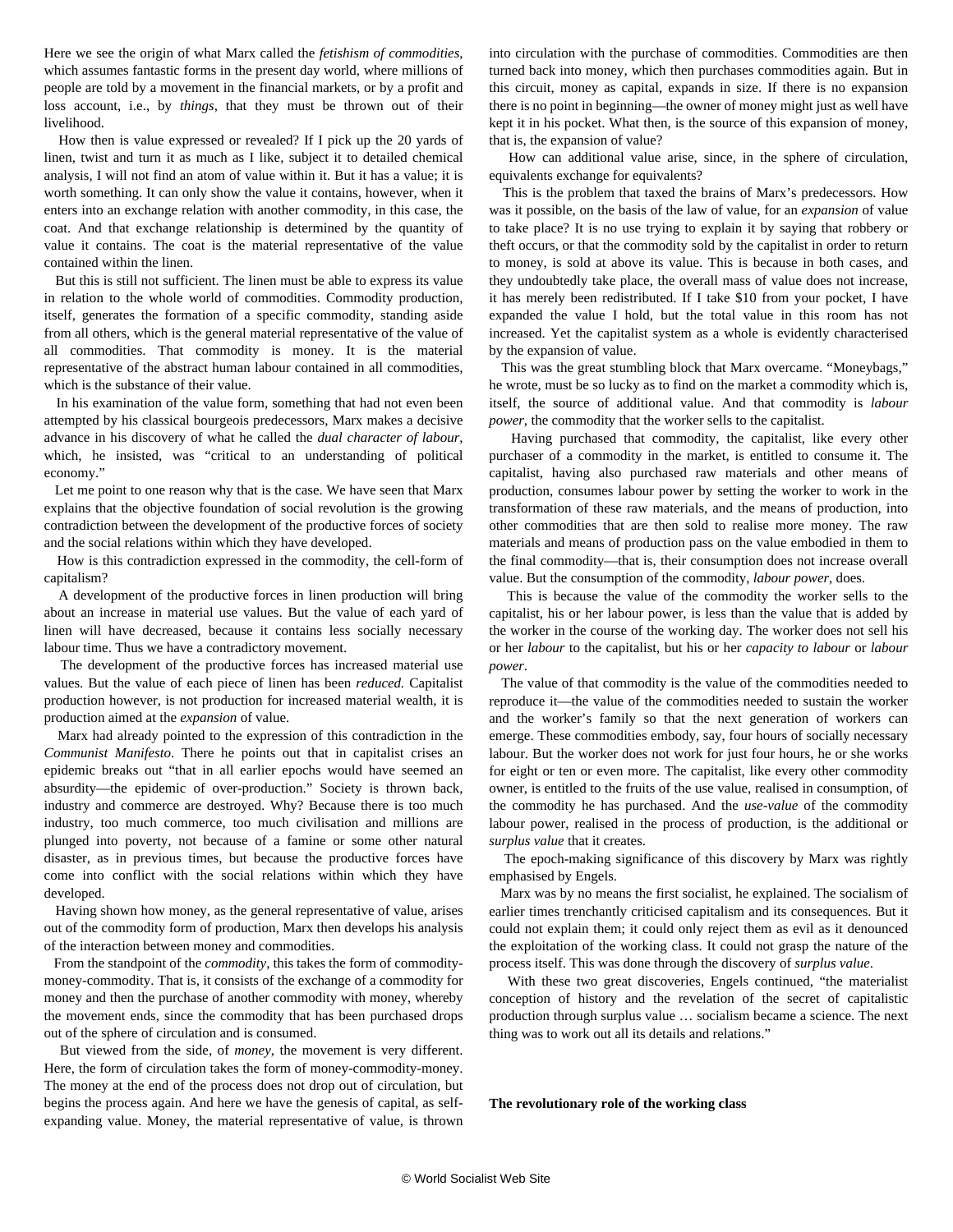With the discovery of the secret of surplus value, Marx established that the working class, that class which sells its labour power to capital, is the sole social force within capitalism whose historical task is to overthrow it. No other social entity can carry this out.

 Marx had verified a conclusion that he had previously drawn: the historical mission of the working class, the task to which it would be driven, arising from its objective position within the capitalist mode of production, was to overthrow it and the whole system of commodity production on which it was based. The working class was not simply an exploited class, but a revolutionary class, created by capitalism itself.

 As he put it in one of his early writings: "It is not a question of what this or that proletarian, or even the whole proletariat, at the moment regards as its aim. It is a question of what the proletariat is, and what, in accordance with this being, it will historically be compelled to do. Its aim and historical action is visibly and irrevocably foreshadowed in its life situation as in the whole organisation of bourgeois society today."

 As I noted at the outset, Marx's analysis was at first ignored. But that attempt to confine him to oblivion could not be maintained. His theory now had to be refuted. And insofar as that task was undertaken, it consisted of the claim that his procedure was unscientific and arbitrary, because in starting with the commodity, and then examining the unfolding of the contradictions within it, Marx had simply developed his theory to achieve the result he desired.

 This assertion of an arbitrary beginning is a crucial component of all the attacks on Marx, not only by outright bourgeois opponents such as Bohm-Bawerk, who was the first to advance it in the 1890s, but down to the present day. It is the central claim made by David Harvey, for example, who has put himself forward as a "guide" to Marx's *Capital,* both in his books and in a series of online lectures.

 "Marx's starting point," Harvey maintains, "is the concept of the commodity" and it is "crucial to understand that he is constructing an argument on the basis of an already determined conclusion."

 Now, if that were the case, then Marx's entire analysis would have to be thrown out, on the grounds that it is completely unscientific.

 Marx, in fact, replied to such criticism in the last years of his life. "I do not proceed on the basis of 'concepts' hence also not from the 'valueconcept' … What I proceed from is the simplest social form in which the product of labour in contemporary society manifests itself, and this is as 'commodity.'"

 To elaborate this crucial point. A bushel of wheat produced by a slave has the same use-value as a bushel of wheat produced by a peasant farmer. But these two products of labour arise in two different social forms. Every society is based on the expenditure of human labour. But that expenditure takes place within definite social relations.

 In the first case, the bushel of wheat is the product of the labour of a slave who is owned by his master. He has not produced a commodity, that is, a material thing destined for exchange. In the second case, the same thing has been produced, but that thing, that product of labour, is embedded in an entirely different set of social relations.

## **The "commodity" as Marx's starting point**

 Marx's selection of the commodity as the starting point is not arbitrary, but thoroughly materialistic and scientific. Contained within the commodity, the "simplest economic concretum" of capitalist economy is, so to speak, the DNA of this social order.

 You might ask why I have focused on Marx's analysis of the commodity. The reason is that, as the most basic of all the economic phenomena of capitalism, it is simply accepted as natural, and therefore eternal, and from this acceptance all the other economic categories arising from the commodity, such as profit, wages, interest, credit etc. are so regarded.

 If one has not scientifically probed the essential nature of the commodity, this cell of the capitalist economy, as Marx did, then one cannot understand the most important phenomena of our times—above all the recurring crises of the profit system—much less grasp how to overcome them.

 We saw that the commodity is the unity of two opposed determinations, use value and exchange value, and that a growth in the productive forces, giving rise to an expansion of use values, could produce the opposite movement in value. How does this contradiction appear in a fully developed capitalist economy?

 The growth of the productive forces signifies that ever greater masses of raw materials, machinery etc. are transformed by ever smaller amounts of labour, giving rise to the ever greater production of material wealth.

 However, capitalism is not production of material wealth as such, but is driven by the extraction of surplus value. Here we have a contradiction because, on the one hand, production is carried out through an ever smaller proportion of living labour, while on the other, living labour is the sole source of surplus value, the basis of profit.

 This contradiction expresses itself in the form of a persistent tendency for the rate of profit to fall, and so gives rise to recurring crises. The bourgeois economists seek to provide an explanation for these … this one was caused by insufficient demand, that one by the breakdown of Keynesian measures, and so on. But they can never explain why crises recur. And their explanations become ever more bankrupt.

 In the last few days, Mr Ben Bernanke, the chairman of the US Federal Reserve at the time of the 2008 meltdown, has told us that this collapse, marked by panic and lack of confidence, was caused by … panic and lack of confidence!

# **The fundamental contradiction within capitalism**

 The crises of capitalism take different forms according to the historical circumstances in which they arise. But, in essence, they constitute the eruption of the contradiction, rooted in the very cell form of capitalism—the commodity—between the growth of the productive forces and the social relations of the profit system.

 How can this contradiction be overcome? Not within the framework of the capitalist system, because all the efforts to do so, as history has demonstrated, only lead to its eruption in an even more explosive form.

 This can only be overcome through the overthrow of capitalist social relations. Billions of people the world over want, desire, a better world, free of all the horrors the profit system is unleashing upon them. But those desires and strivings remain but dreams, unless there is a material social force within capitalism whose life interests stand opposed to the system of capitalist social relations. That material social force is the international working class.

 This conception is opposed by all the practitioners of identity politics and the theoreticians of post-modernism.

 Let us conduct a thought experiment for a moment. Imagine that the dream of the practitioners of identity politics is fulfilled; that women, gays, people of colour, indigenous populations occupy all the key positions of power, and all white males have been excluded. This would make not one iota of difference to the operation of the laws of capitalist economy.

 But the critics are not silenced. The working class as depicted by Marx no longer exists, they maintain.